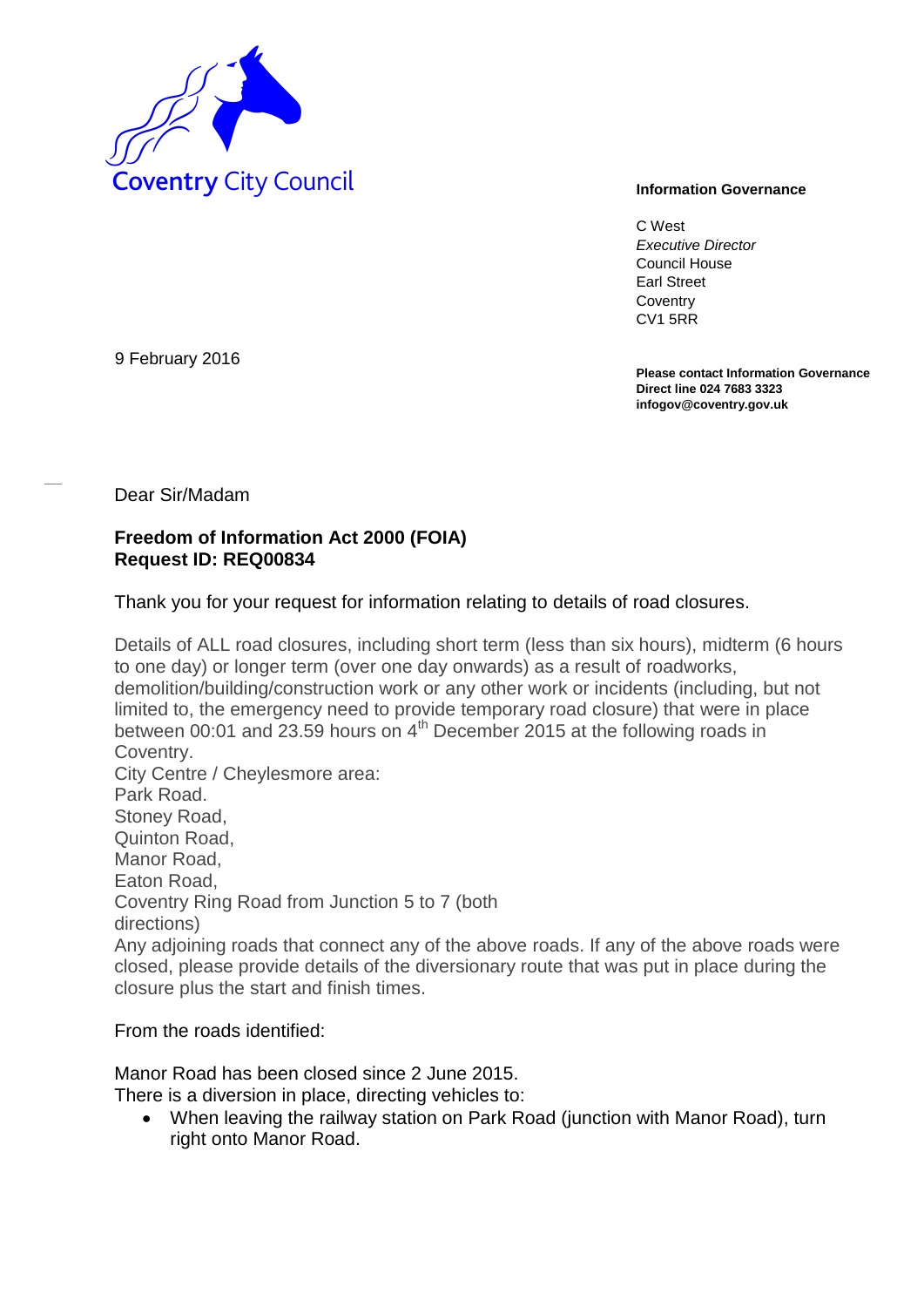- At the end of Manor Road (junction with Stoney Road), there is a further direction to turn left onto Stoney Road.
- At the end of Stoney Road (junction with Quinton Road), to turn left onto Quinton Road.

Details of other closures are on the document attached, and have been extracted from the weekly roadwork report that can be found on the Council's website at [www.coventry.gov.uk](http://www.coventry.gov.uk/)

The supply of information in response to a freedom of information request does not confer an automatic right to re-use the information. You can use any information supplied for the purposes of private study and non-commercial research without requiring further permission. Similarly, information supplied can also be re-used for the purposes of news reporting. An exception to this is photographs. Please contact us if you wish to use the information for any other purpose.

Should you wish to make any further requests for information, you may find what you are looking for is already published on the [Council's web site](http://www.coventry.gov.uk/) and in particular its FOI/EIR [Disclosure log,](http://www.coventry.gov.uk/foieirrequests) [Council's Publication Scheme,](http://www.coventry.gov.uk/publicationscheme) [Open Data](http://www.coventry.gov.uk/opendata) and [Facts about Coventry.](http://www.coventry.gov.uk/factsaboutcoventry)

Yours faithfully

Place Business Support Officer

Enclosure: REQ00834 Data